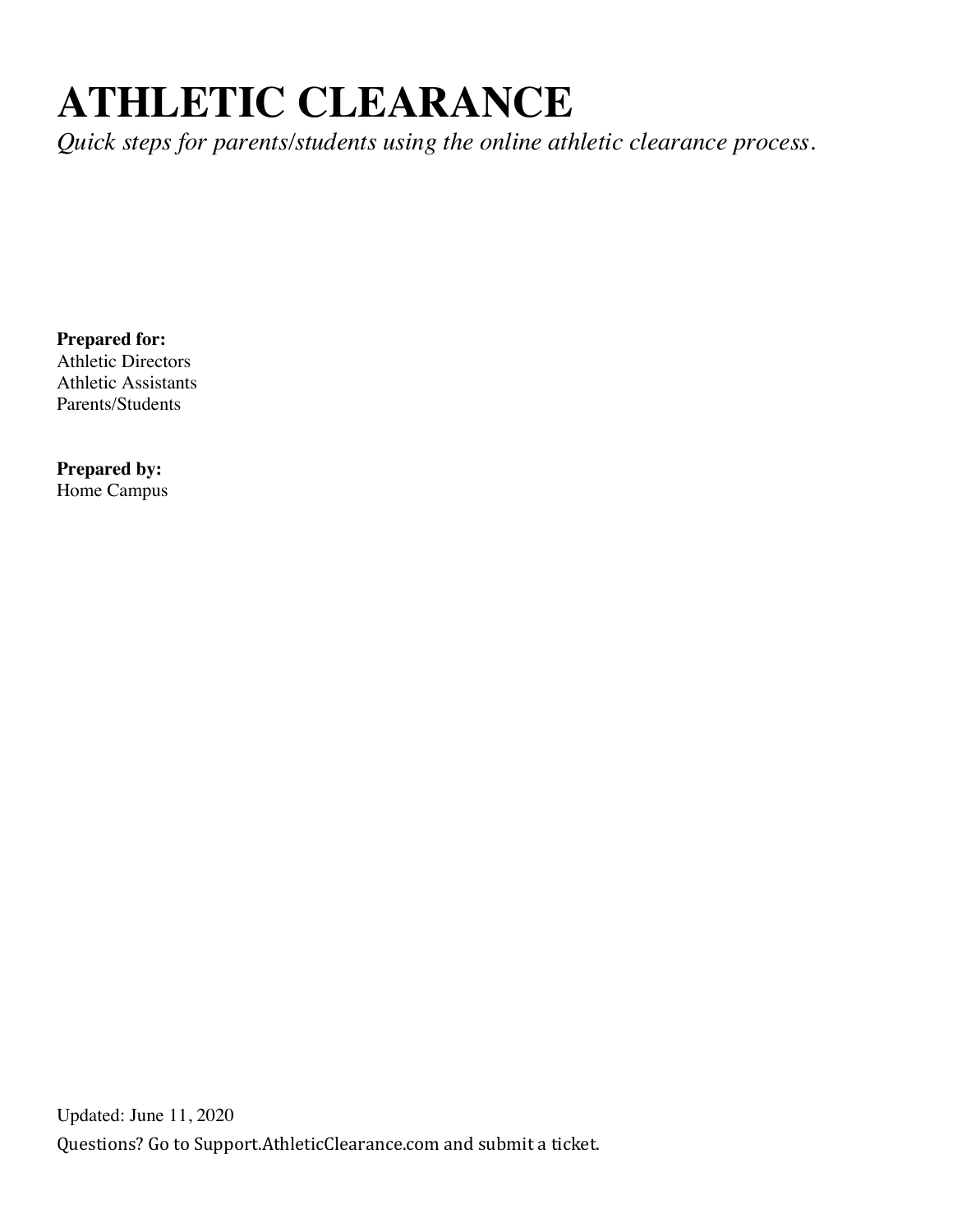### **Online Athletic Clearance Instructions**

1. Visit **www.AthleticClearance.com** and choose your state.

*Please note that with the athletic clearance account updates this summer, you will have to create a new account. You may be able to use the same log in information from before, however, information will not be transferred over. For help, see the helpful tips below. This includes helpful information for required forms, homeschool students, transfer students and more.*

## *Helpful Tips*

• When creating the account, you may not be able to complete the registration in one sitting without uploading the required forms. WE recommend preparing your forms prior to creating your account so that you can continue past the upload portion of registration. See the required forms below.

### • **REQUIRED FORMS FOR STUDENT ATHLETE CLEARANCE:**

- 1) FHSAA EL2 Pre-Participation Physical Form
- 2) Parent/Guardian Government Issued Photo ID
- 3) NFHS Concussion Certificate
- 4) NFHS Heat Illness Certificate
- 5) NFHS Sudden Cardiac Arrest Certificate

**These forms must be completed and uploaded before the first official day of your respective sport.**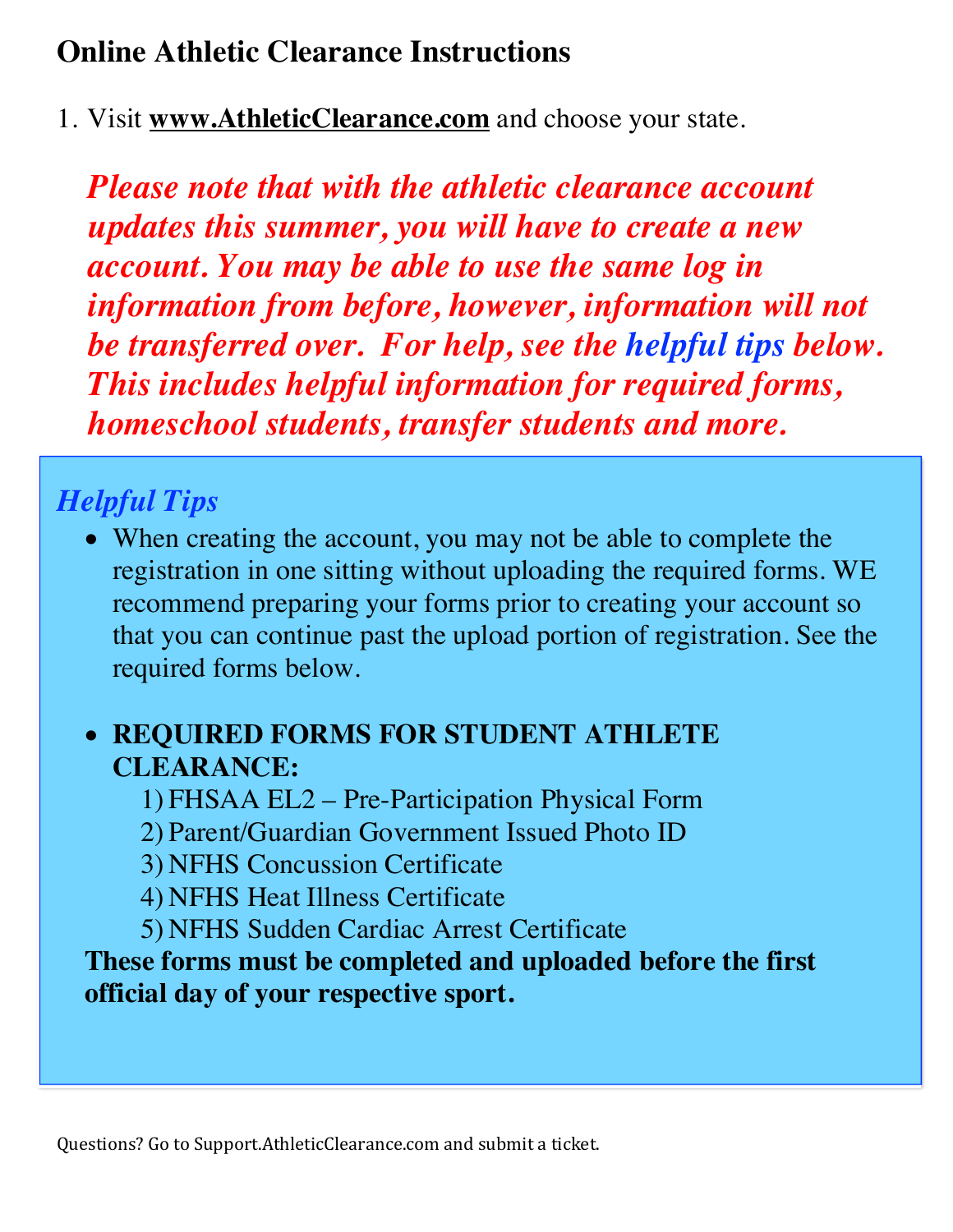- If you are a **Homeschooled Student** please upload your FHSAA EL7V – Verification of Student Registration with Public School District Home Education Office Form under the EL2 Pre Participation Physical upload section.
- If you are a **Transfer Student** please upload your FHSAA GA4 Affidavit of Compliance with the Policies on Athletic Recruiting & Non-Traditional Student Participation Form under the EL2 Pre Participation Physical upload section.
- If you have a CURRENT physical but and DO NOT have a copy of the current physical **please email our athletic trainer Nicole Strout nstrout@selectmedical.com. She can upload the physical form from the previous account when necessary.**
- 2. **Register**: PARENTS register with valid email username and password. Please use an email you use regularly. You will be asked to type in a code to verify you are human. If this step is skipped your account will not activate. (If this step is skipped, please contact us to activate your account). **If you are creating a new account, click create account first.**
- 3. **Login:** using your email address/password that you registered with.
- 4. **Start:** Select "**Start Clearance Here**" to start the process.
- 5. Choose the School Year in which the student plans to participate. *Example: Football in Sept 2021 would be the 2021-2022 School Year.*
- 6. Choose the School at which the student attends and will compete for.

Questions? Go to Support.AthleticClearance.com and submit a ticket.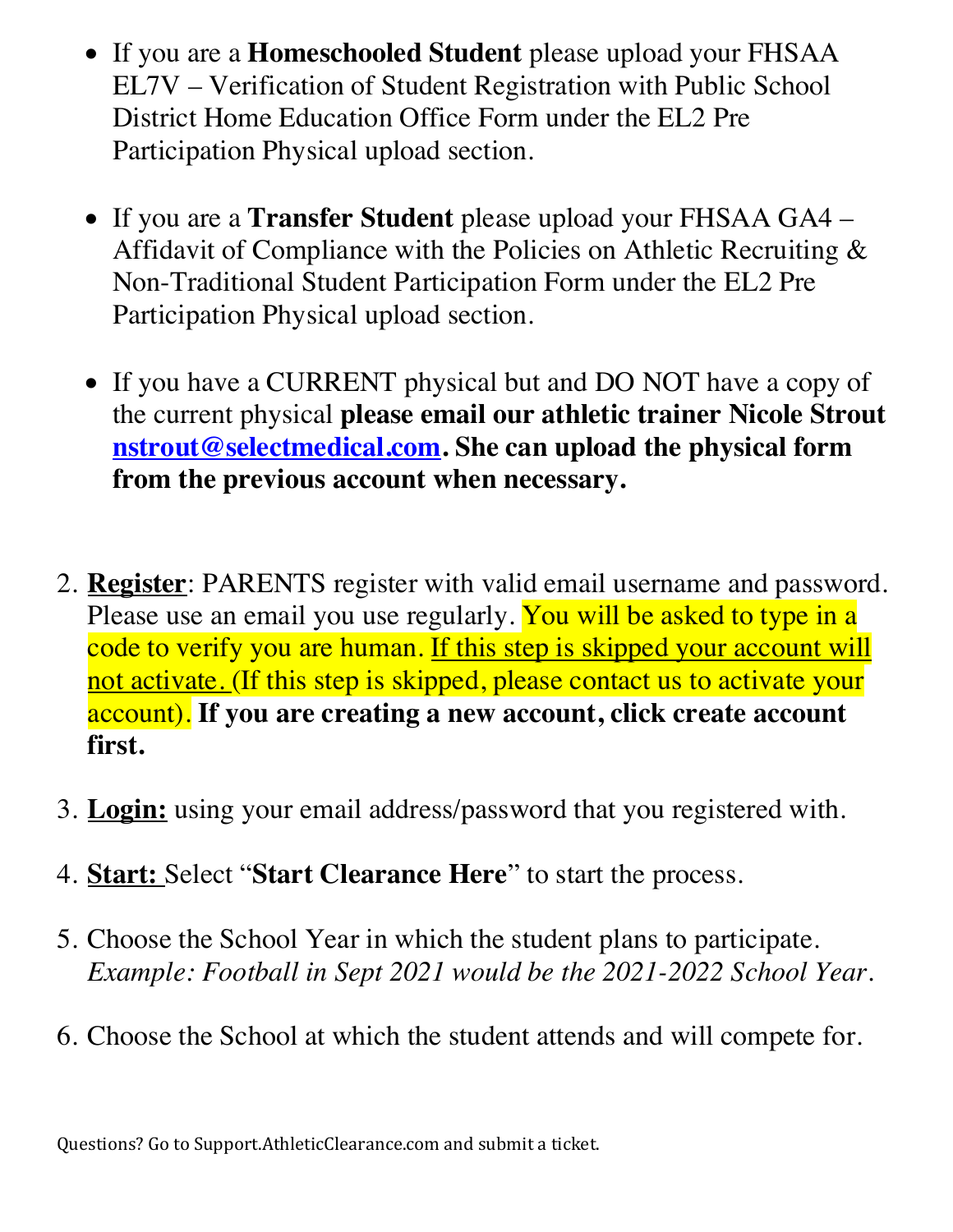- 7. Choose Sport. If you know you are playing multiple sports, please click "Add New Sport" below the drop-down menu and continue this process for each sport you plan to participate in. **If you are unsure, you may still select a sport you are interested in.**
- 8. Complete all required fields for Student Information, Educational History, Medical History and Signature Forms. **(If you have gone through the AthleticClearance.com process before, you will select "Choose Existing Student" and from the dropdown menu on those pages. Please do so for Parent Information as well).**
- 9. The current physical for the upcoming year is listed at the end of the medical section in the red box. You may click this for the download if you do not currently have a copy.
- 10. Complete the Student Signature Forms by completing the signature boxes in this next step: 1) EL3 Consent and Release from Liability Certificate for Concussions 2020R, 2) EL3 Consent and Release from Liability Certificate for SCA & Heat-Related Illness 2020R, 3) EL3 FHSAA Established Rules and Eligibility 2020R, 4) EL3 Consent and Release from Liability Certificate 20R. **Complete this step for the Parent Signature forms on the next page. BOTH must be completed. The Parent signatures also include the "Statement of Consent".**
- 11. **File Upload:** Mandatory files to be uploaded are as follows… the EL2 Pre Participation Physical form and the Seffner Christian Athletic Waiver/Medical Release Form can be downloaded at this time.
	- *a. FHSAA EL2 Pre Participation Physical*
	- *b. Parent/Guardian Government Issued Photo ID*
	- *c. NFHS Concussion Certificate*
	- *d. NFHS Heat Illness Certificate*
	- *e. NFHS Sudden Cardiac Arrest Certificate*

Questions? Go to Support.AthleticClearance.com and submit a ticket.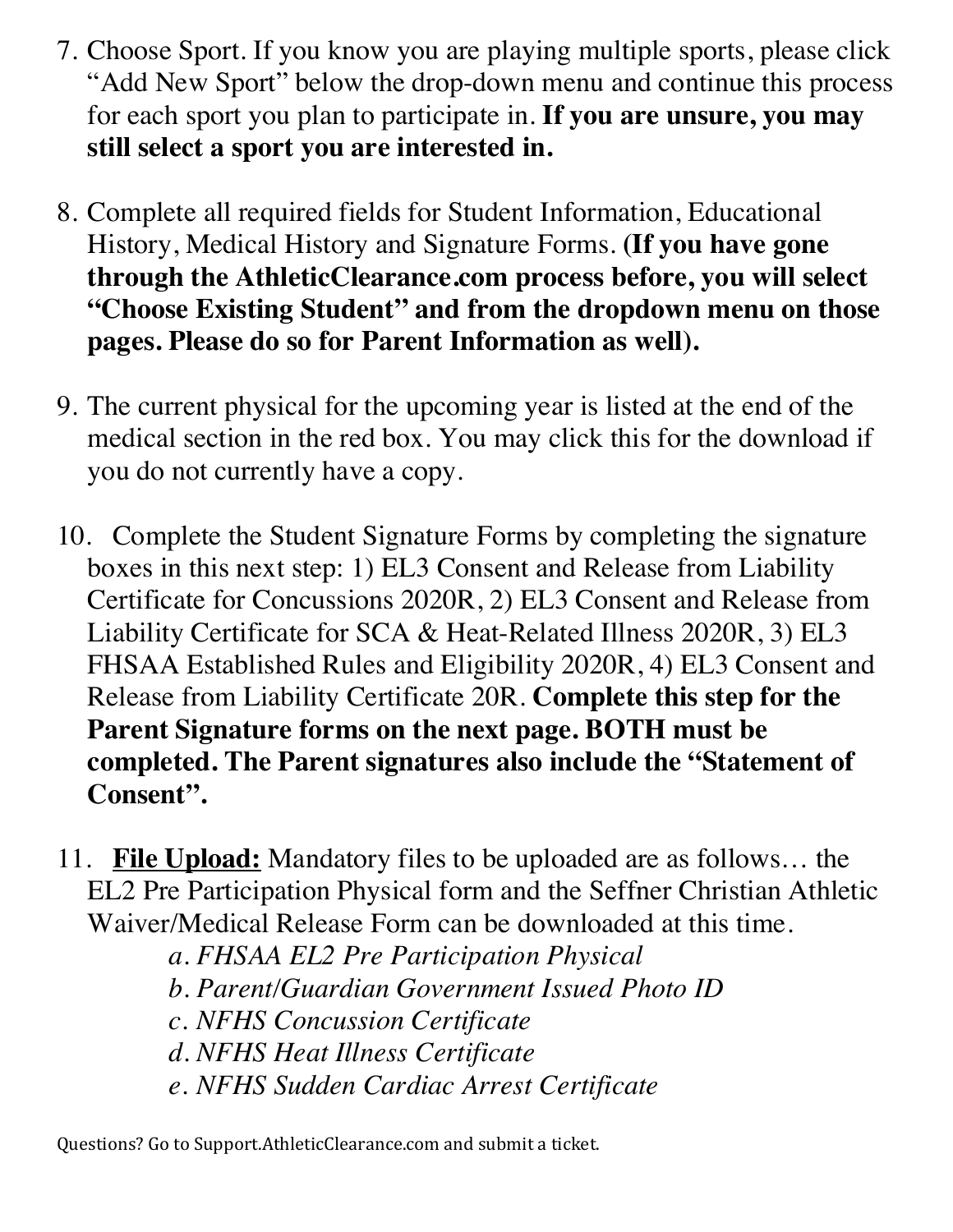There are multiple ways that you can scan a document and upload it on the website (printer/scanner, mobile app, etc.). Perhaps the simplest way is to take a picture of it on your phone and then upload it. However, you might need to merge those images or PDFs into one file. Here are two great tools that will allow you to merge PDFs into one file and also JPG images.

Merge Multiple PDFs - https://smallpdf.com/merge-pdf Merge Multiple JPGs - https://smallpdf.com/jpg-to-pdf

- 12. *Optional Donation to your athletic program or pay participation fees (private schools only).*
- 13. Once you reach the **Confirmation Message** you have completed the process. **You should also get an email confirming your registration.**  Please save the email in case there are any issues.
- 14. All of this data will be electronically filed with your school's athletic department for **review**. When the student has been **cleared for participation**, an email notification will be sent. If your account remains "pending" or has another status other than **"Cleared"** you are NOT cleared for participation. Please check with your athletic trainer, coaching staff, or athletic administrators. You will be emailed when further action is needed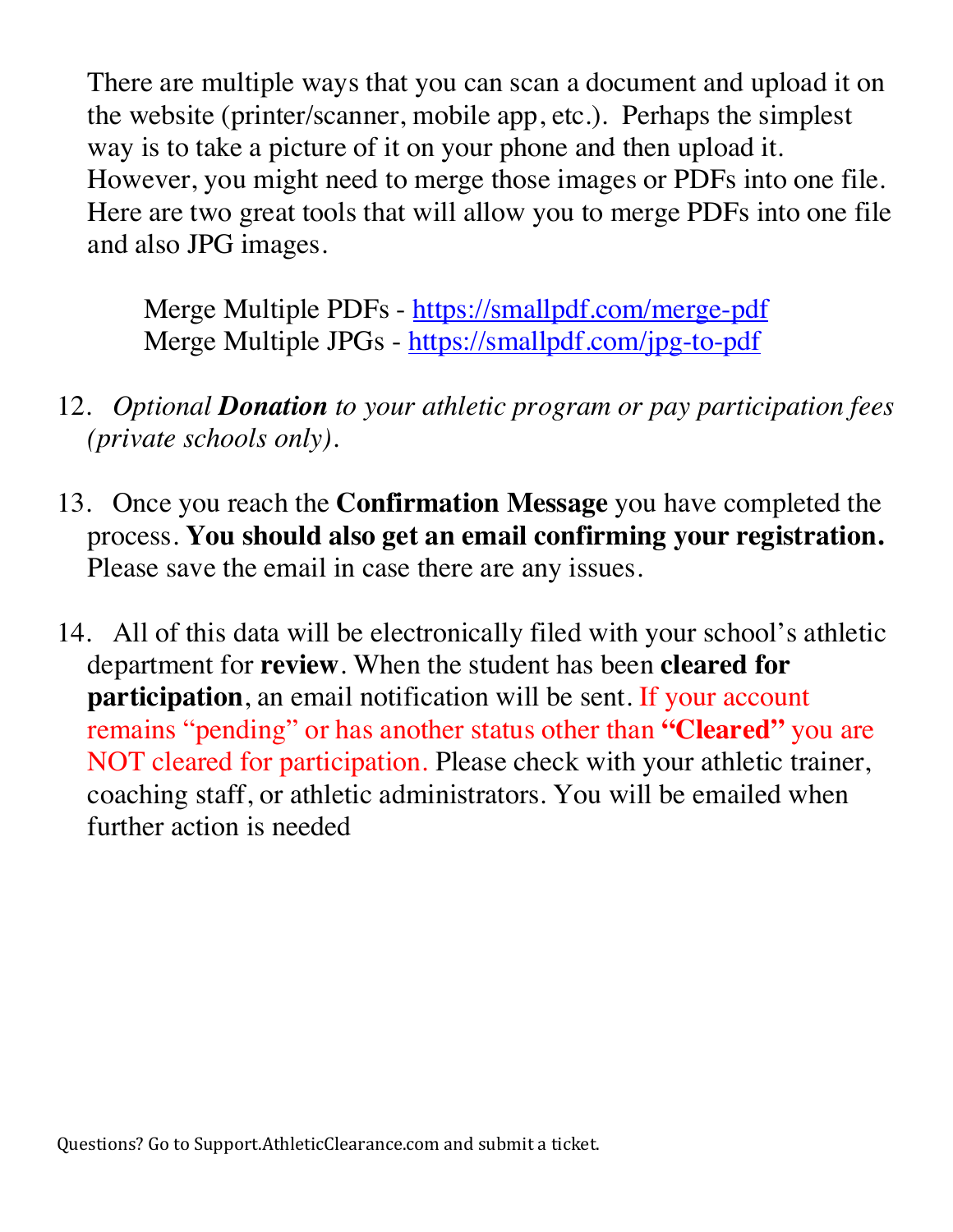### **Online Athletic Clearance FAQ**

#### What is my Username?

Your username is the email address that you registered with.

#### Multiple Sports

You will have an option to select multiple sports once you select the school year your child will be participating in. PLEASE ONLY CHECK OFF SPORTS YOU KNOW YOU WILL PLAY. Don't just check ones because you are interested in those, however, please select the sports you have intent on playing even though that may change over the course of the year.

If you decide to participate in an additional sport/activity later on, you can access the multiple sport check boxes by clicking on "Print" under the Confirmation Message of your original Clearance for that specific year.

#### **Physicals**

The physical form your school uses can be downloaded on the Physicals page. Most schools will accept the physical online (done by uploading the completed form on Step #2). **Physicals will be uploaded online only, please do not turn it in to the school for upload.** 

#### Document Library

This area is meant to store your files so they can be accessed later in the year or perhaps years following. You can either upload your files to the Document Library then apply them to your Clearance on the Physical page OR you can choose/browse

for the file on the Physical page and the file will save to the Document Library for future use.

#### Why haven't I been cleared?

Your school will review the information you have submitted and Clear or Deny your student for participation. You will receive an email when the student is cleared.

#### My sport is not listed!

Please contact your school's athletic department and ask for your sport to be activated.